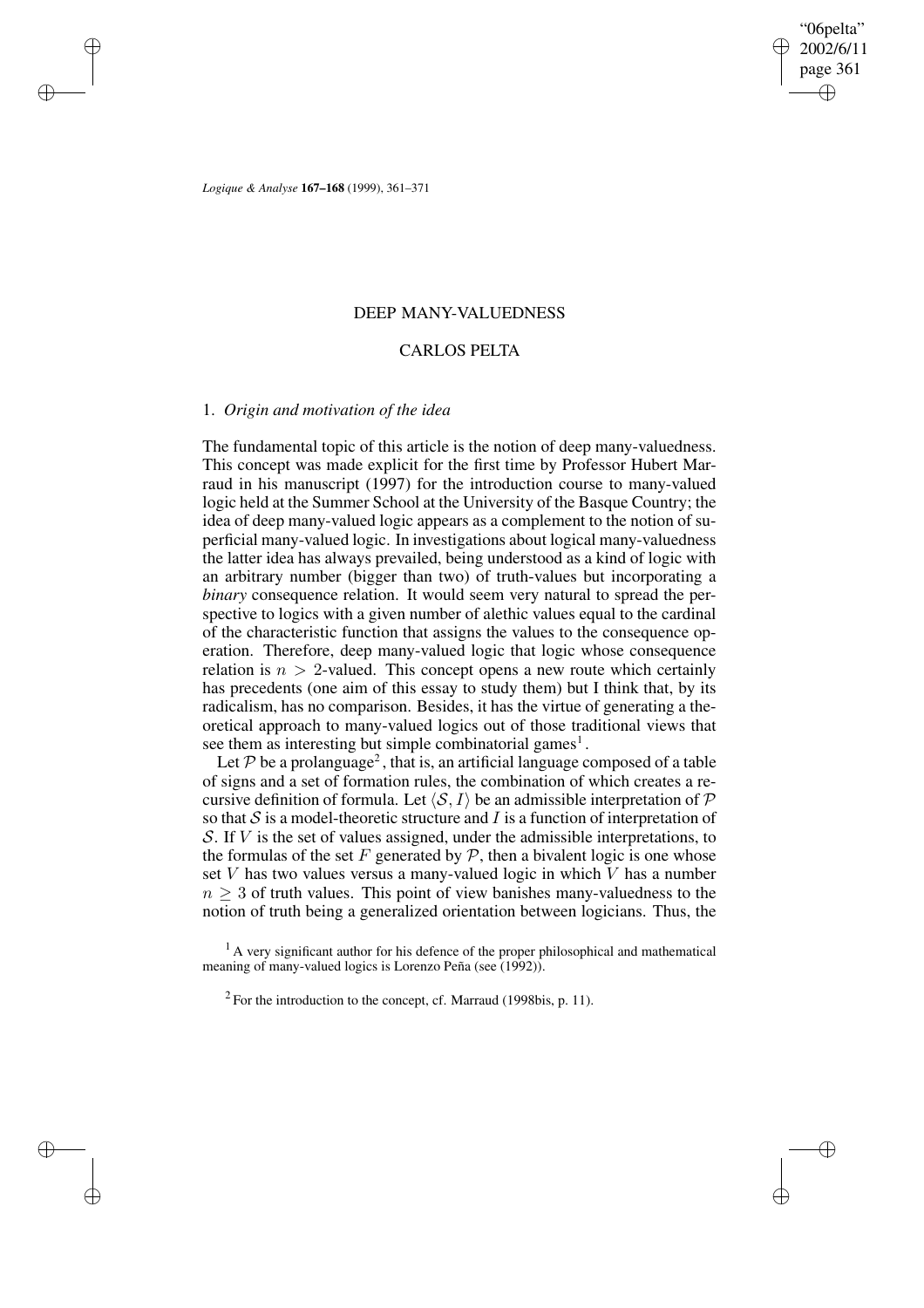"06pelta" 2002/6/11 page 362 ✐ ✐

✐

✐

#### 362 CARLOS PELTA

recent but classical handbook of Bolc and Borowik (1992, p. 23) affirms: "(...) The idea of accepting sentences which (in a given instance) fail to be either absolutely true or absolutely false aroused contention between the Epicureans, on the one side, and the Stoics (including Chrysippus) on the other. The latter represented the standpoint of extreme determinism, with its orthodox bivalence in logic. The former, rejecting absolute determinism, admitted the possibility that neither of two statements, one of which negated the other, must necessarily be true (...)".

Marraud wonders why many-valuedness has been excluded from the consequence operation, that is, if we agree that the nuclear idea of the science of logic is based on the correction of the arguments and henceforth a logical system must be understood as a structure  $\langle F, C \rangle$ , where C is a consequence operation, it is difficult to understanding the reason for considering the metalanguage of a logic as bivalent although its object language may be manyvalued. In fact, many authors hold the existence of logics with a number of more than two truth-values but in which the sentences of the kind " $S_{n+1}$ " follows from  $S_1$ , ...,  $S_n$ " only can take the assignation of two truth-values. In this way, Marraud distinguishes between many-valued logics considered in a traditional sense, e.g., as logics with  $n > 2$  truth-values and a *binary* consequence operation (they are called superficial many-valued logics) and logics integrated by  $n > 2$  truth-values and an  $n > 2$ -valued consequence relation, named deep many-valued logics (Marraud, 1998, p. 59). We firmly believe that the frequent accusation made against many-valued logics of lack of philosophical foundation is motivated by the nonexistent development of deep many-valued logics. Thus, a very salient logician such as Urquhart (1986, p. 114) said:

"Of course, much ingenious and attractive work has been done on many-valued logic considered as a purely mathematical structure. In this light, many-valued logic is simply the study of the functions definable on a finite set. Obviously, such research has considerable importance as pure combinatorial mathematics which in no way depends for its value on dubious philosophical motivation".

In the more restricted realm of partial logic, Fenstad (1997) in his excellent compendium on Partiality shows his uncertainty (he has no doubts about the philosophical or epistemological value) regarding the necessity of using partial logical systems perfectly translatable to classical logic. Fenstad appeals, in a certain sense, to the comparison with the heuristic significance which several decades ago had constructive logic generating new subjects and applications in the computational field. I sincerely believe that the scepticism

✐

✐

✐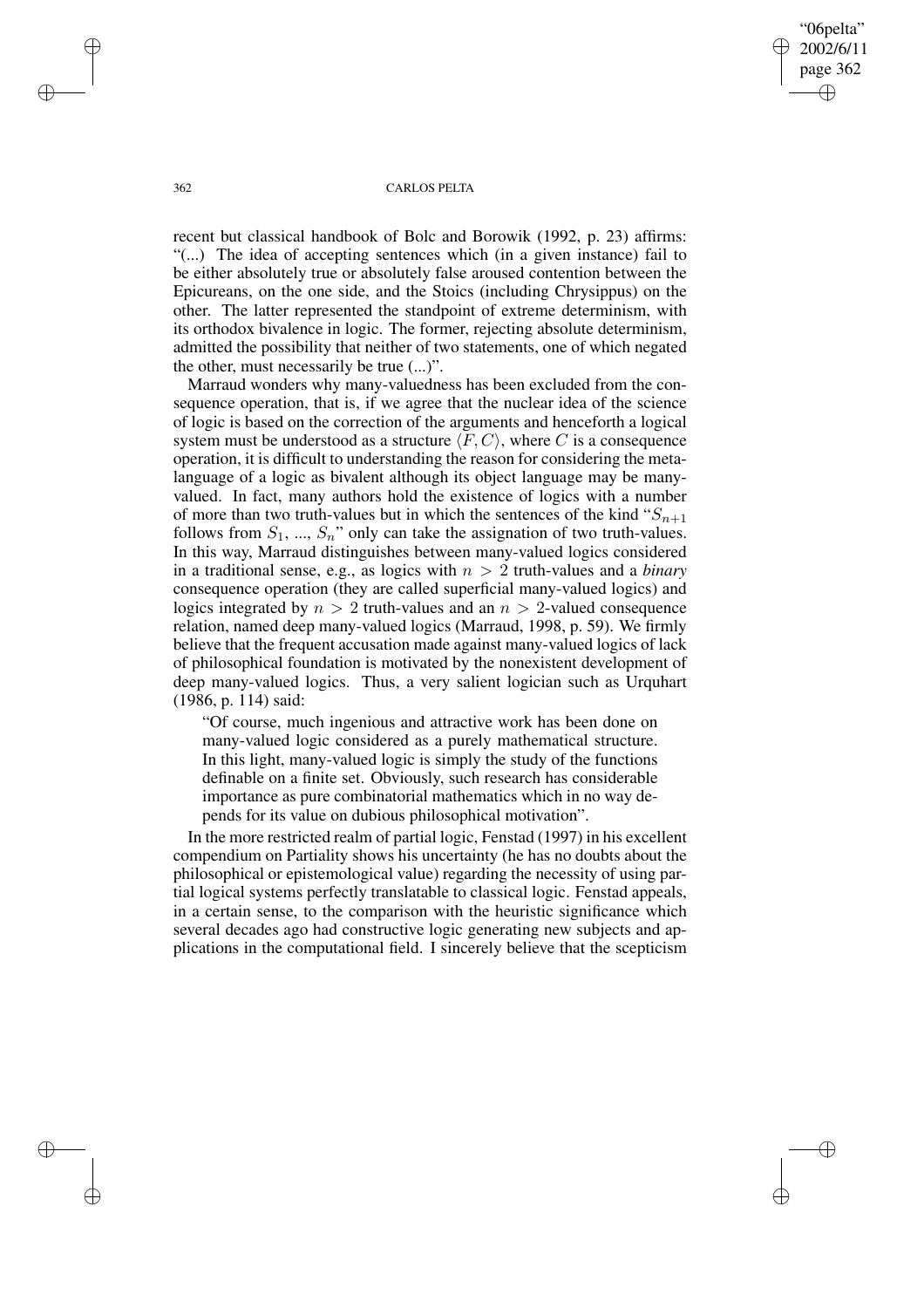✐

✐

✐

✐

of Erik Fenstad and other great logicians<sup>3</sup> about the genuine nature of partial logic and many-valued logic in general, would decrease if many-valued logics were also thought of as deeply many-valued logics.

Out of this context but in the superficially many-valued line, Michael Dummett (1959) has considered that the subdivisions in values propitiated by the many-valued machinery are of purely instrumental interest. According to Professor Dummett, when the dichotomy true/false is used for uttering assertions, it does not seem that a particular sentence must be classified in a different category. But let us allow our author to state his case:

"We need to distinguish those states of affairs such that if the speaker envisaged them as possibilities he would be held to be either misusing the statement or misleading his hearers, and those of which this is not the case: and one way of using the words 'true' and 'false' would be to call states of affairs of the former kind those in which the statement was false, and the others those in which the statement was true".

From this declaration it may be inferred that sentences initially not described as true or false will find (I suppose that it will be a matter of time or of adequate precisation, although nothing of this is elucidated by Dummett) a place in the compartment of the true or false. This perspective hides a persistency in seeing many-valued logics in a superficial way behind the division between designated (faithful image of the true) and antidesignated (a transcript of the false) elements of a matrix. Lloyd Humberstone (1998), explaining the arguments of Dummett, differentiates (see (1998), p. 86) between many-valued logics in a narrow sense (logics conceived as sets of theses) and many-valued logics in a broad sense (logics conceived as consequence relations). This categorization agrees with Marraud's proposal but Professor Humberstone commits with the reduction of many-valuedness to bivalence appealing to the difference between the concepts of evaluation and valuation. Given a matrix  $M$ , an  $M$ -evaluation is an assignment of elements of M to formulas of the language while the idea of valuation is reserved for the bivalent case. If  $D$  is the set of designated values of the matrix and  $h$  is an M-evaluation, h verifies the sequent  $X \vdash Y$  when if  $h(X) \subseteq D(M)$  then  $h(Y) \cap D(M) \neq \emptyset$  (cf. op. cit., p. 86). But if, for the bivalent valuation  $v_h$ and for every formula A,  $v_h(A) = 1$  iff  $h(A) \in D(M)$ , then, in opinion of Humberstone, a sequent is valid in a many-valued sense if it is valid in the bivalent sense on  $v<sub>h</sub>$  (art. cit., p. 87). As this influential theorist recognizes:

 $3$  See Busch (1996, p. 68) for the case of three-valued logics:

"06pelta" 2002/6/11 page 363

✐

✐

✐

<sup>&</sup>quot;The mathematical nature of the mapping of three-valued into two-valued logic could hardly be simpler. I think it warrants the philosophical conclusion also, that three-valued logic is no real alternative to two-valued logic. In fact, rightly understood, it is just ordinary logic, viewed a bit differently. This is hardly a new opinion".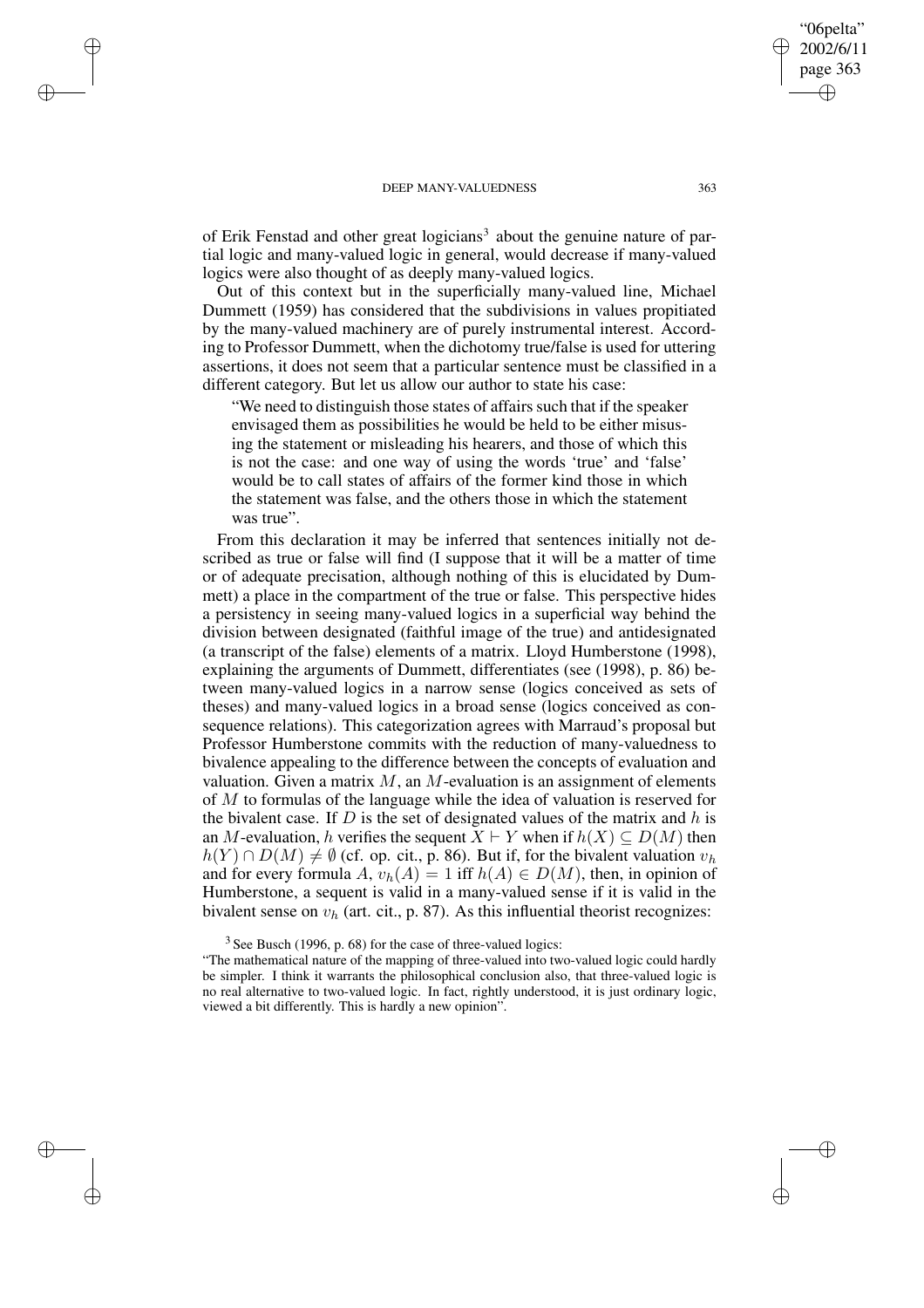"06pelta" 2002/6/11 page 364 ✐ ✐

✐

✐

#### 364 CARLOS PELTA

"Our introduction  $(...)$  of the valuation  $v_h$  induced by a matrix evaluation h, serves as a reminder of the twofold division which is always present in the background of the many-valued setting, in the form of the ubiquitous designated/undesignated distinction" (Humberstone (1998, p. 88)).

But dispensing with other judgements about the superficial treatment of many-valued logics if we look for early concrete intuitions founding the idea of many-valued logics with an operation of consequence n-valued for  $n > 2$ , Marraud unerringly affirms<sup>4</sup> that in Logic of Paradox LP of Graham Priest there is a certain sign of a deep many-valued logic, a three-valued logic with the strong connectives of Kleene but with the intermediate value ("truefalse") interpreted genuinely as a value of the same status as the values true or false. In his article "Logic of Paradox" (1979) the genial philosopher interprets the formulas of a paraconsistent logic using non-empty sets of classical sentences. Logical values of the set  $\{1, 0, 1/2\}$  are represented in three-valued matrices as a non-empty set of classical values  $\{1\}$ ,  $\{0\}$  and  $\{1, 0\}$  being  $\{1, \{1, 0\}\}\$  the set of designated values. This does not at all mean that Professor Priest directly formulated a paraconsistent consequence relation for his logic but perhaps he had to do it because, although he tolerated the simultaneous truth and falsity of a sentence, he followed supporting a classical or bivalent consequence relation:  $\Gamma \vdash A$  or not  $(\Gamma \vdash A)$ , but why not bother? Actually, the path conducting the superficially paraconsistent logic of Priest towards deep paraconsistence could be so synthesized via argument and codification of Gödel sentence (cf. Marraud (1998, p. 60)):

Gödel's sentence is truefalse

There is not distinction between object language and metalanguage

Gödel's sentence is and is not arithmetically provable

This example of Marraud induces us to think that the transition towards a three-valued notion of consequence seems more natural from a partial approach (not computability of some arguments) than from a paraconsistent perspective (some arguments are simultaneously provable and refutable?). In any case, from here to a definition of deep many-valued logic there is a long course and we have to arrive at the article of G. Malinowski, "Q-Consequence Operation" (1990) to find a very close reference.

<sup>4</sup> See Marraud (1998, p. 60).

✐

✐

✐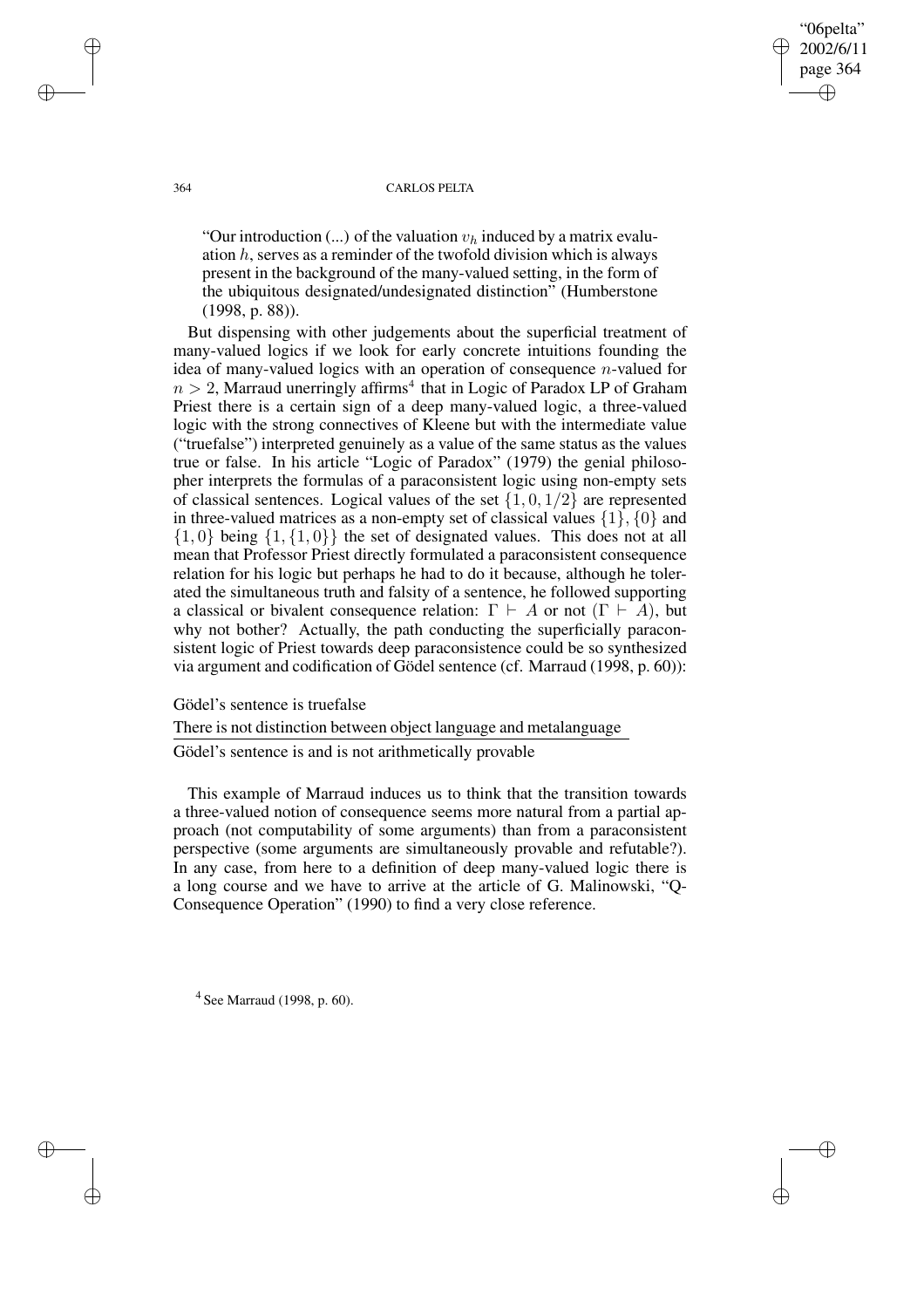## 2. *Malinowski's inferential many-valuedness*

✐

✐

✐

✐

Malinowski anticipates the concept of a metalogical relation of inference being three-valued in its spirit. The genealogy of the idea of quasi-consequence in Professor Malinowski is influenced by the semantic theory of Roman Suszko. Suszko avoids the Fregean approach which placed the reference of the sentences on its truth-value. For the Polish logician the reference of a sentence is what is said about a given situation. Suszko introduces situations into its semantics influenced by Wittgenstein's notion of "Sachlage". In Suszko's situational semantics<sup>5</sup> is not necessary, as in Frege's semantics, for two true sentences to have the same reference: they can have an identical truth-value but different reference. It is an aspect in which the concept of reference of Suszko is more close to the Fregean idea of "Sinn". Basic postulates of Suszko's semantics are: (i) every sentence has its reference (he does not agree with Wittgenstein, as the Viennese philosopher thought that not all sentences have a reference interpreted as sense —that is, "sinnlose" sentences as tautologies or inconsistent logical sentences—); (ii) true sentences are referred to positive facts (they denote existent situations) while false sentences are related to negative facts; (iii) acceptance of the principle of compositionality.

It is obvious that the fulfilment of these conditions requires the existence of at least two situations. This circumstance is reflected by an axiom accepted by Frege and named (AF) by Roman Suszko:  $(A \equiv B) \vee (A \equiv \sim B)$ . This axiom could be read as saying that in the world there would be a positive fact identifiable with the Truth and a negative fact comparable to the False. Suszko rejects the axiom for situations although it does not mean its negation. But the rejection of (AF) is a key point of the sentential calculus with identity of the Polish logician and by this reason, his logic is called non-Fregean logic (NFL). The system of Suszko has a partial flavour because the values in NFL are related with situations but not with the world considered as a whole. Malinowski opposes the concept of inferential two-valuedness to the referential many-valuedness one showing the way for obtaining manyvaluedness also in the inferential side (see Malinowski (1994, p. 75)).

Let  $\mathcal{M} = (U, D)$  be a matrix for a sentential logic, D being a non-empty subset of the universe  $U$ .  $D$  is the set of the designated elements of the matrix. To every matrix  $M$  is associated a set of formulas taking only designated values:  $E(\mathcal{M}) = \{A \in \text{For} : hA \in D \text{ for every } h \in \text{Hom}(\mathcal{L}, U)\}\$ (Malinowski, of course, speaks about a sentential language  $\mathcal L$  and he does not use the notion of prolanguage). Then, the consequence relation  $C_{\mathcal{M}}$  for

<sup>5</sup> For more complete information, see Wójcicki (1984).

"06pelta" 2002/6/11 page 365

✐

✐

✐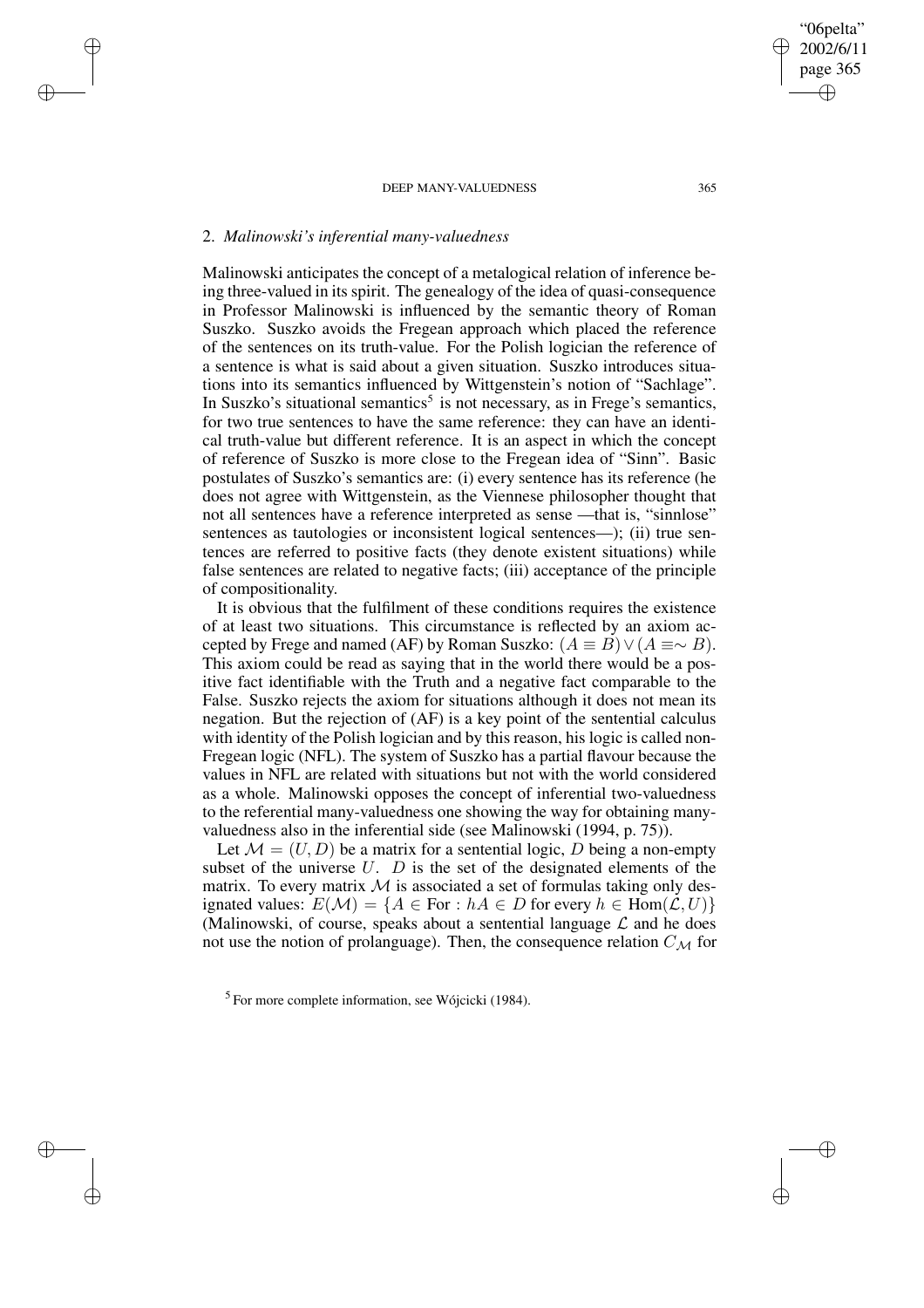"06pelta" 2002/6/11 page 366 ✐ ✐

✐

✐

366 CARLOS PELTA

a set X of formulas and a formula A is defined as  $X \vdash_M A$  iff for every homomorphism,  $hA \in D$  whenever  $hX \subseteq D$ . According to Suszko (1977), Malinowski (1994, pp. 78 and 79) opposes logical valuations, that is, functions defined on For, to homomorphisms associated with sentences and having a referential character. Given the set of valuations  $TV_{\mathcal{M}} = \{t_h :$  $h \in \text{Hom}\}, t_h(A) = 1$  if  $h(A) \in D$  and  $t_h = 0$  if  $h(A) \notin D$ . The author of the University of Łodz exposes<sup>6</sup> that logical bivalence is connected to the division of the universe of interpretation in the subsets of distinguished and non-distinguished elements and that this distinction, under the assumption of the property of structurality, determines that the Tarskian notion of consequence can be judged as an inferential bivalent operation. But nothing is opposed to the possibility of getting logics based on three-element algebras (op. cit. in the footnote, p. 83) satisfying a generalized version of the axiom of Frege (AF) in which there is an identification between the logical three values and the corresponding three semantic correlates or situations. This property is faithfully reflected in the construction of  $q$ -matrices whose universe is divided in three subsets. The triple  $\mathcal{M}_q = (u, \overline{D}, D)$  is a q-matrix (art. cit. p. 81) in which  $\overline{D}$  (the set of rejected values) and D (the set of distinguished values) are subsets of U such that  $\overline{D} \cap D = \emptyset$ . And a qconsequence relation is so defined:

 $X \vdash_{\mathcal{M}_q} A$  iff for every  $h \in \text{Hom}(\mathcal{L},\mathcal{M})$ , if  $hX \cap \overline{D} = \emptyset$  then  $hA \in D$ . For a three-valued function  $k_h$ : For  $\{0, 1, 1/2\}$  such that  $k_h(A) = 0$  if  $h(A) \in \overline{D}$ ,  $k_h(A) = 1/2$  if  $h(A) \in \mathcal{M} - (\overline{D} \cup D)$ ;  $k_h(A) = 1$  if  $h(A) \in D$ . Malinowski provides a three-valued description of a q-consequence relation such that it can be described the quasi-inference of a formula from a set of formulas receiving indeterminate assignments or not belonging to  $\overline{D} \cup D$ . And so,  $X \vdash_{\mathcal{M}_q} A$  iff for every three-valued valuation  $k_h$ , if  $k_h(X) \cap \{0\} = \emptyset$  then  $k_h(A) = 1$  (op. cit., p. 82).

Malinowski is aware of the relation between a three-valued characterization of the consequence operation and the subdivision of the universe of the matrix into three subsets, breaking the superficial dichotomy which translates the classical case to the other ones. But the most fascinating aspect of the task of Malinowski is when he suggests spreading the three-valued case to the *n*-valued one affirming

"(...) which obviously tempts us to introduce the notions of logical *n*-valuedness (for each natural  $n > 3$ ). On the whole the solution being intuitive and to some extent natural looks quite promising. Why not to discern e.g. different degrees of rejection and further why not to define 'matrix' inference relation and operation in a very

✐

✐

✐

<sup>6</sup> See "Inferential Many-Valuedness", p. 80.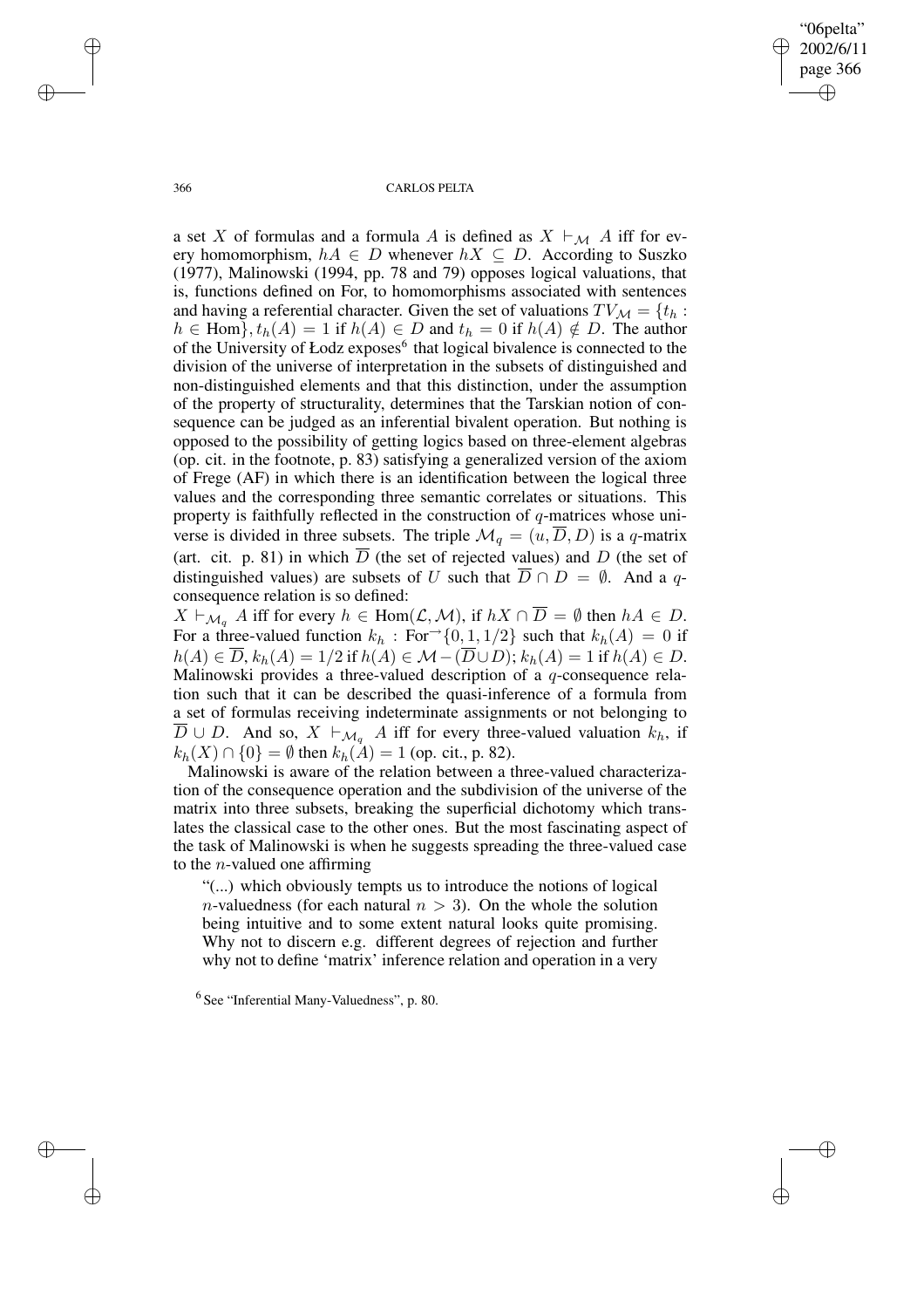much similar manner? A little more that I can say about the last step is left till another occasion (...)" (Malinowski (1994, p. 83).

The closeness of the valuable undertaking of Malinowski and the planning of Marraud becomes evident. But while the former follows Suszko's thesis for proposing the idea of many-valued consequence, Marraud simply emphasizes the theoretical disarrangement of managing a number  $n$  of truth-values in a logic and working its metatheory with only two categories. Definitively, Marraud's approach is more radical than Malinowski's proposal. Because, in a first moment, the brilliant Polish logician obtains an instrumental adaptation for allowing inferential rules which regulate the transition from nonrejected hypotheses to accepted conclusions (see Malinowski (1997, p. 66)). In fact, Malinowski conjectures that perhaps a simple weakening of the concept of rule of inference is enough for his project of many-valuedness inference (see 1998, p. 213). Marraud, on the contrary, propounds graded systems of sequents<sup>7</sup> which mixing different consequence relations (in a similar way to the labelled deductive systems of Dov Gabbay (1996) although Gabbay only uses labels for formulas) to express the idea of deep many-valuedness. For a given ordered set  $\langle I, \leq \rangle$ , a graded system of sequents would have rules of the form:

$$
\frac{X_1 \vdash_i Y_1, ..., X_n \vdash_j Y_n}{X \vdash_k Y}
$$

✐

✐

✐

✐

with  $i, ..., j, k \in I$ . Intuitively, the subindices joined to the symbol of assertion can be interpreted as meaning accuracy of the inferences. In any case, such a system does not define a unique consequence relation but a family of them, although its definitions can be dependent between them.

## 3. *Sentential partial logic of Abdallah*

Areski Nait Abdallah (1995) enunciates a sentential logic which is the basis of his ionic partial logic. On pages 22 and 23 of his book, Professor Abdallah distinguishes two varieties of truth: truth in a classical sense and potential truth<sup>8</sup>. These two interpretations are translatable by means of two operators (following the above considerations we will use subindices annexed):  $\models_1$  for truth and  $\models_2$  for potential truth. The connection between these operators is

<sup>8</sup> Abdallah says that "(...) Essentially, something is potentially true if it is not outright false, i.e. if it either true (...), or undefined (...)" (*The Logic of Partial Information*, p. 23).

"06pelta" 2002/6/11 page 367

✐

✐

✐

 $7$  See Marraud (1998, p. 64).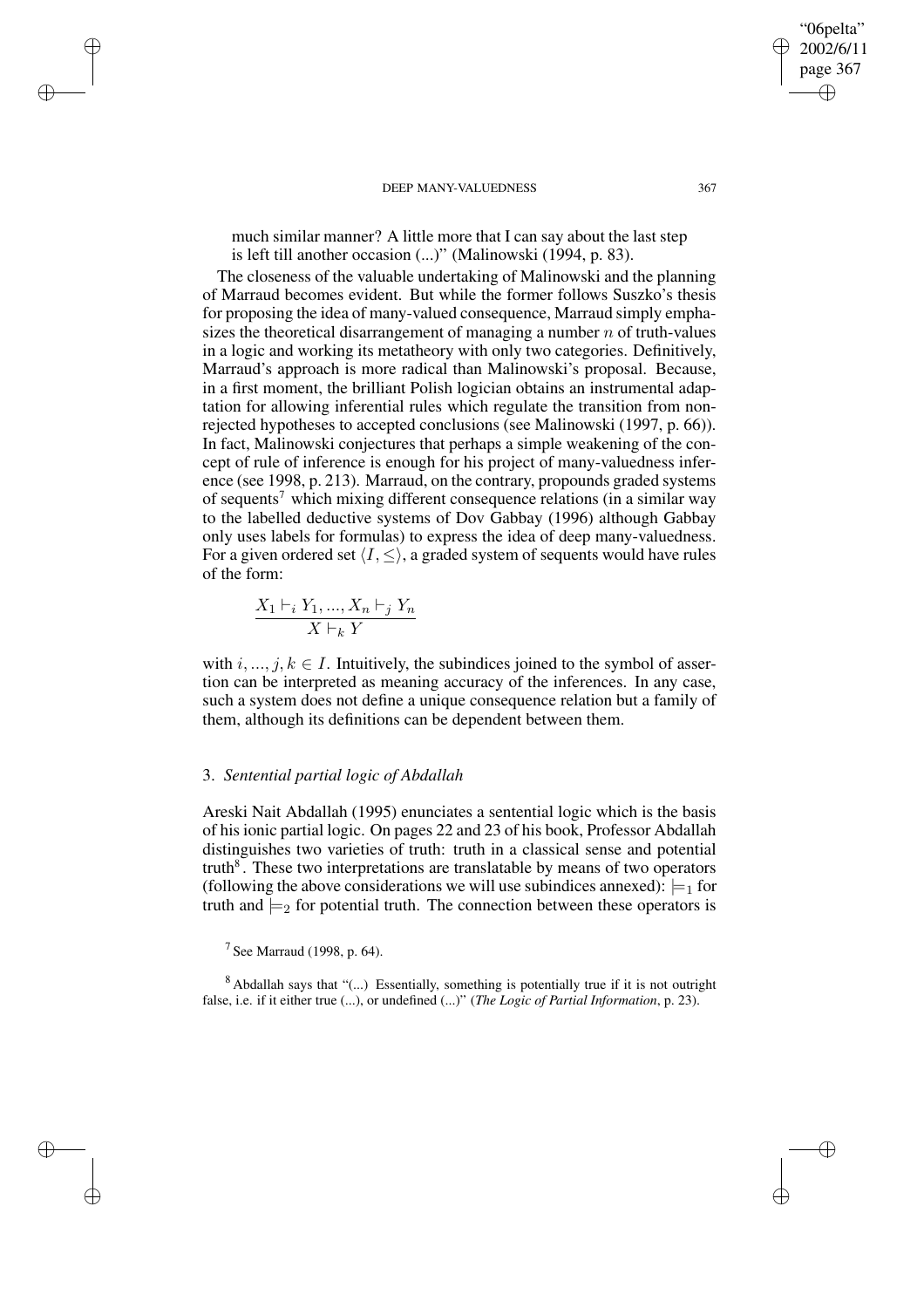✐

✐

#### 368 CARLOS PELTA

established by means of the following couple of equivalences: (a)  $i \models_1 \neg A$ iff not  $i \models_2 A$ , (b)  $i \models_2 \neg A$  iff not  $i \models_1 A$ .

If the connective  $\neg$  corresponds to negation of Kleene,  $i \models_1 A$  expresses that the formula A is true under the interpretation i; not  $i \models_2 A$  affirms that A is definitely false under i while not  $i \models_1 A$  tells that A is false or undefined under *i*. This behaviour of the turnstiles induces to Marraud to affirm<sup>9</sup> that Abdallah's system can be seen, in a certain sense, as a deep many-valued logic of three values:  $X \vdash_1 A (A \text{ is derived from the set } X \text{ of formulas}),$  $X \vdash_2 A$  (A is potentially derived from X) and not  $X \vdash_2 A$  (A is refuted by the formulas of the set  $X$ ). Actually there are rules<sup>10</sup> in the sentential partial logic of Abdallah combining the symbols  $\vdash_1$  and  $\vdash_2$  which prelude the deductive tool of Marraud based on graded systems of sequents. So, the rule of left semi-modus ponens :  $\vdash_1 (A \rightarrow B); \vdash_2 A/\vdash_1 B$  and the rule of right semi-modus ponens :  $\vdash_2 (A \rightarrow B)$ ;  $\vdash_1 A/\vdash_2 B$ .

The partial logic of Abdallah is a splendid referent for all those researchers interested in default reasoning and it is worthy of detailed study. Meanwhile we hope that this brief note gives an idea of the deeply many-valued nature of this logic.

### 4. *An example of deep many-valuedness: definition of deep partial logic*

Let us see how the idea of Marraud can be understood if we confine ourselves to the realm of partial logic.

A total function is a relation f such that  $\forall x \in Do$   $f, \exists^1 y$  such that  $\langle x, y \rangle \in$ f. This unique element y is the xth value of f. A partial function  $f'$  is a function such that, for every *n*-termed sequence of terms  $x_1, ..., x_n$  as arguments, takes at most one element  $f'(x_1, ..., x_n)$  of its range. If for  $x_1, ..., x_n$ ,  $f'$  takes a value,  $f'(x_1, ..., x_n)$  is defined; if for  $x_1, ..., x_n$ ,  $f'$  does not take a value of its range, it is said that  $f'(x_1, ..., x_n)$  is not defined. If  $f'(x_1, ..., x_n)$ is a partial function whose range is the set  $\{0, 1\}$  then it can be substituted by a total function  $f(x_1, ..., x_n)$  with range  $\{0, 1, 1/2\}$  if for any  $x_i$  of the *n*-termed sequence,  $f(x_i) = 1/2$  iff  $f(x_i)$  is not defined.

A logic is superficially partial iff it is partial, that is, it verifies the condition (a) of partiality (see Alonso (1992)) and it holds the clause (b) of superficial many-valuedness:

(a)  $\forall i \in I$  and for any formula  $A, \{A : (A, 1) \in i\} \cup \{A : (A, 0) \in i\} \neq S$ ,

<sup>9</sup> Cf. Marraud (1998, p. 69).

<sup>10</sup> The referee makes me any comments on the early influence in this sense of Guccione and Tortora (1981). The authors use sundry inference-rules which are sorted out in different ways.

✐

✐

✐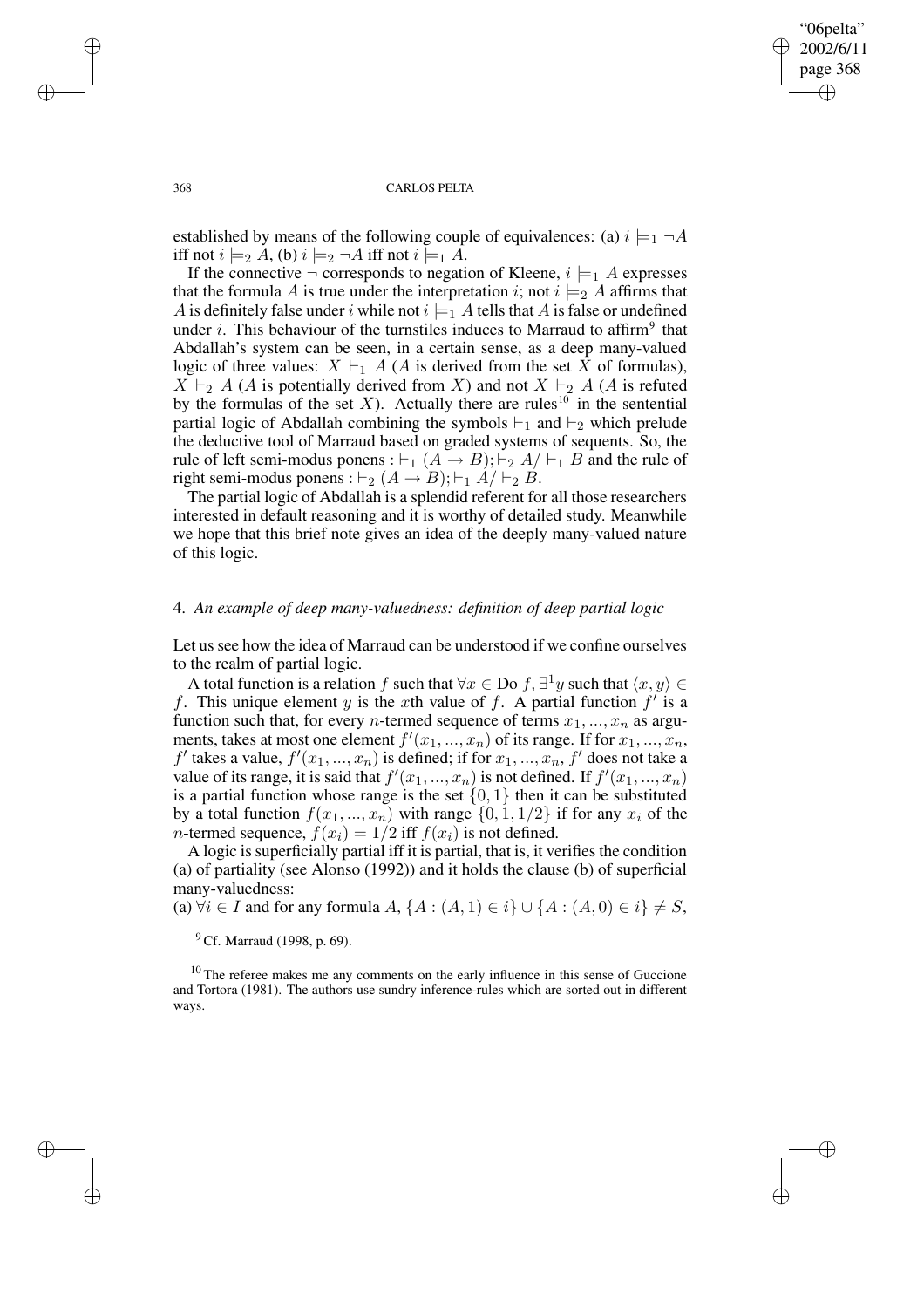S being the set of well-formed formulas of the prolanguage  $P$ . (b) A consequence relation is *binary* iff it is a total function  $C : Sub(F) \times$  $F \to \{0, 1\}$  between a set X of formulas belonging to F and a formula A such that there are two possibilities:

 $C(\langle X, A \rangle) = 1$ , being derivable the argument,

 $C(\langle X, A \rangle) = 0$  and the argument is refutable.

A consequence relation is partial iff it is a partial function  $C'$ : Sub $(F) \times$  $F \rightarrow \{0, 1, 1/2\}$  such that, for a set X of formulas and a formula A, there are three possibilities (cf. Marraud (1998, p. 59)):

 $C'(\langle X, A \rangle) = 1$  and the argument is derivable,

 $C'(\langle X, A \rangle) = 0$  and the argument is refutable, or

 $C'(\langle X, A \rangle) = 1/2$  and the argument is neither derivable neither refutable.

A logic is deeply partial iff it is a partial logic with a partial consequence relation. A notion of partial consequence respecting the strong connectives of Kleene is so defined (see Marraud (1998, p. 59, note 4)):

 $C'(\langle X, A \rangle) = 1$  iff for any interpretation i, if  $i(B) = 1$  for every formula  $B \in X$ , then  $i(A) = 1$ ;

 $C'(\langle X, A \rangle) = 0$  iff for some interpretation i,  $i(B) = 1$ , for every formula  $B \in X$ , and  $i(A) = 0$ ;

 $C'(\langle X, A \rangle) = 1/2$ , otherwise.

### 5. *Beyond this article*

✐

✐

✐

✐

This article is merely of an introductory nature, and an inmense panorama may be glimpsed under the title of deep many-valuedness. I suggest the following tasks among many others:

a) To establish a general mathematical theory fibring at least three consequence operators.

b) To construct graded systems of sequents expressing deductive accuracy.

c) To create metalogical systems reflecting metaproperties for deep manyvalued logics, for instance, theorems of relative consistency with respect to several consequence operators.

d) To elaborate deeply many-valued algorithms, that is, algorithms with three or more outputs for different classes of inputs.

# ACKNOWLEDGEMENT

I am grateful to Professor Hubert Marraud for introducing me to the subject of this article. I thank Professor Enrique Alonso for drawing my attention to the second chapter of his Doctoral Dissertation which has influenced on my idea of partiality. I am also indebted to the referee of the journal, whose

"06pelta" 2002/6/11 page 369

✐

✐

✐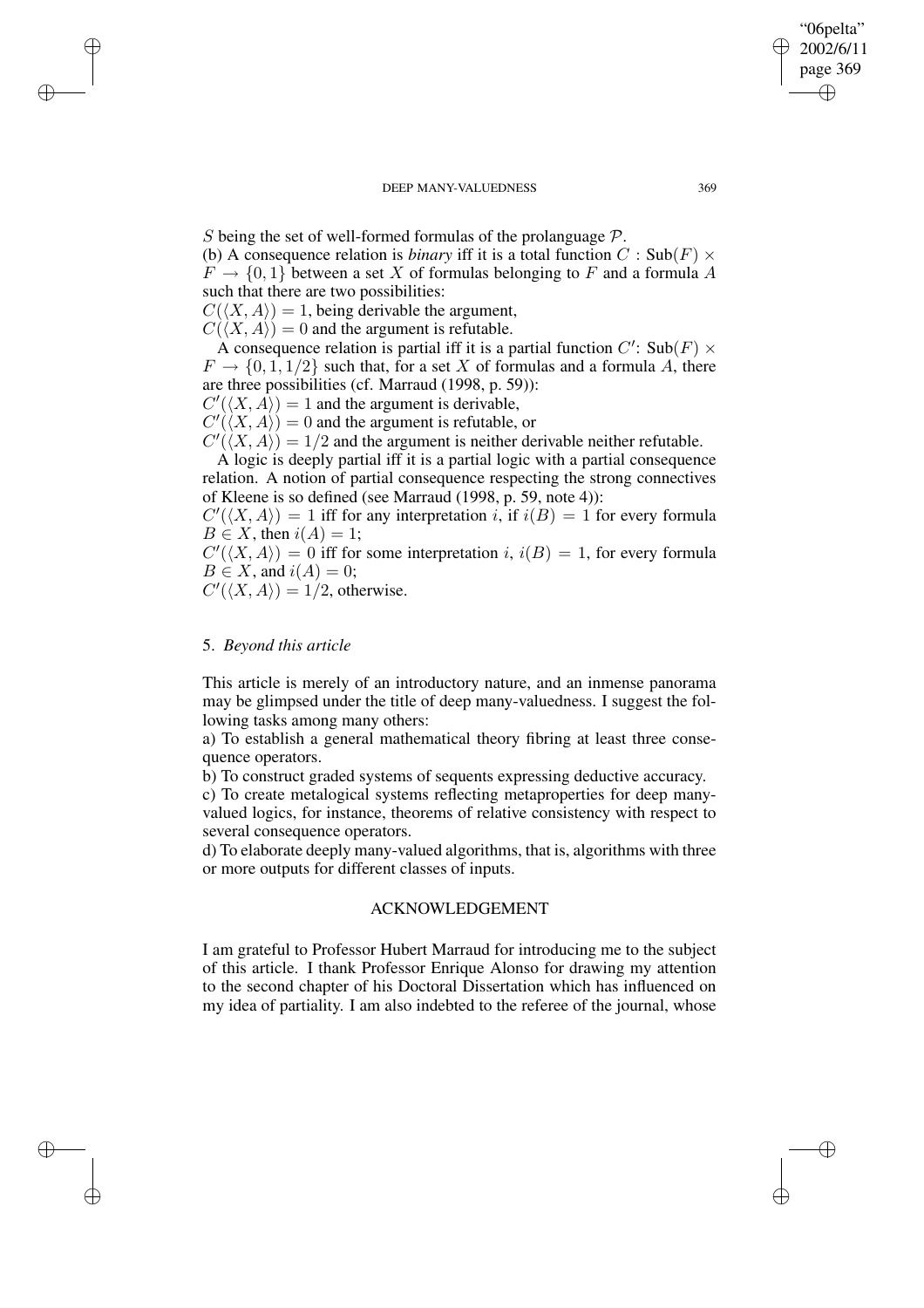"06pelta" 2002/6/11 page 370 ✐ ✐

✐

✐

### 370 CARLOS PELTA

kind suggestions and valuable corrections have improved the paper. Finally, I could not have carried out this work without the support from Professors Luis Vega Reñón and Pilar Castrillo, in the Department of Logic at the Universidad Nacional de Educación a Distancia (UNED), to the preparation of my PhD.

> Department of Logic Universidad Autónoma de Madrid Cantoblanco, 28049-Madrid (SPAIN)

# REFERENCES

- ABDALLAH, A.N. (1995): *The Logic of Partial Information*, Berlin, Springer-Verlag.
- ALONSO, E. (1992): *Contenido, Verdad y Consecuencia Lógica*, Doctoral Dissertation (Universidad Autónoma de Madrid).
- BOLC, L. and P. BOROWIK (1992): *Many-Valued Logics 1 (Theoretical Foundations)*, Berlin, Springer-Verlag.
- BUSCH, D. (1996): "Sequent Formalizations of Three Valued Logic", in Doherty, P. (1996, ed.: 45–75).
- CRAIG (1998): *Encyclopaedia of Philosophy*, London, Routledge.
- DOHERTY, P. (1996): *Partiality, Modality and Nonmonotonicity*, CSLI, Stanford.
- DUMMETT, M. (1959): "Truth", *Proceedings of the Aristotelian Society* 59: 141–162.
- FENSTAD, J.E. (1997): "Partiality", in van Benthem, J. and A. ter Meulen (1997, ed.: 651–682).
- GABBAY, D. and F. GUENTHNER (1986): *Handbook of Philosophical Logic* (vol. 3), Dordrecht, D. Reidel.
- GABBAY, D. (1996): *Labelled Deductive Systems* I, Oxford, Clarendon Press.

GUCCIONE, S. and R. TORTORA (1981): "Deducibility in Many-Valued Logics", *Proceedings of the 12th ISMVL*, Paris.

- HUMBERSTONE, Ll. (1998): "Many-Valued Logics, Philosophical Issues in", in Craig (1998, ed.: 84–91).
- MALINOWSKI, G. (1990): "Q-Consequence Operation", *Reports on Mathematical Logic* 24: 49–59.
- MALINOWSKI, G. (1994): "Inferential Many-Valuedness", in Wolenski, J. (1994, ed.: 75–84).
- MALINOWSKI, G. (1997): "On Many-Valuedness, Sentential Identity, Inference and Łukasiewicz Modalities", *Logica Trianguli* 1: 59–71.

✐

✐

✐